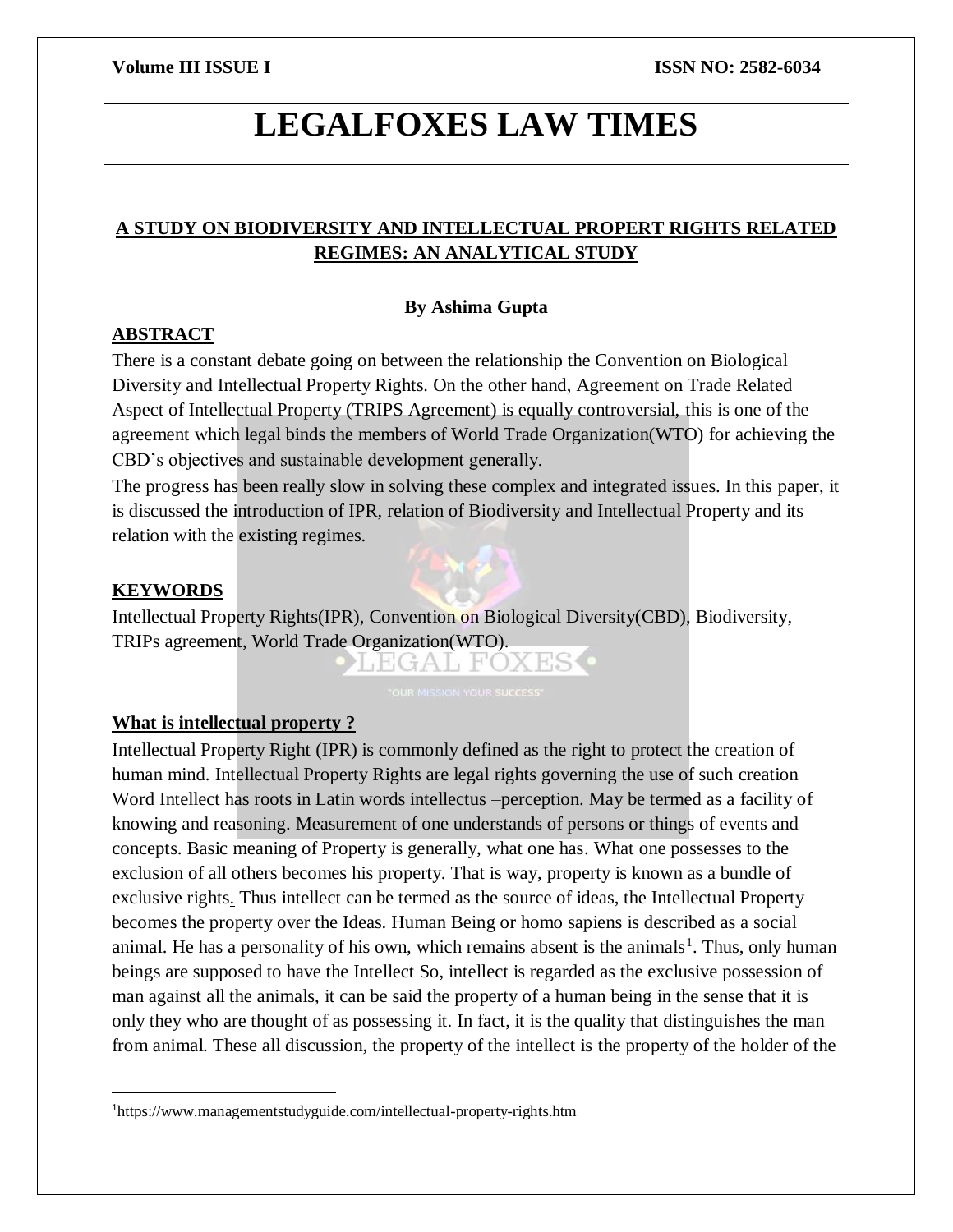intellect i.e. A human being. Therefore, Intellectual Property refers to some particular activity of human from man intellect. Intellect or Idea – A wide concept. The Universe is the expression of the idea of the Supreme Being. Similarly, every object has an idea behind its existence. Everything whether it is material or abstract in nature, owes its existence to ideas and hence, to the faculty of ideas – Intellect. Same concept may be discussed with reference to the theory of Labor. The earth and everything on it is common to all men, yet every man has his property over two things: His Person and what he has carved out of nature for him by his labour and skill. Therefore, naturally, a person should have the right to own which his intellect has produced<sup>2</sup>.

### **Biodiversity and Intellectual Property Rights.**

The previous few years have seen a spread of serious developments involving property rights (IPRs) and biodiversity. a minimum of 2 major international agreements, each lawfully binding, wear down this issue: the Convention on Biological Diversity (CBD) and therefore the Agreement on Trade-Related Aspects of property Rights (TRIPs) of the World Trade Organisation (WTO)<sup>3</sup>. In addition, the World Intellectual Property Organisation (WIPO) and different international establishments are progressively turning active on the subject. At national levels, too, there's hefty activity. many countries (Costa Rica, Eritrea, Fiji, India, Mexico, Peru, Philippines) are turning out with legislation, or different measures, that reply to the on top of treaties or in other ways in which wear down the connection between IPRs and diverseness of Biodiversity (Glowka 1998). Of explicit interest to several countries, particularly within the 'developing' world, are the following:

- protective endemic information (traditional and modern) from being "pirated" and employed in IPR claims by industrial/commercial interests;
- control access to biological resources so historical "theft" of those resources by the a lot of powerful sections of the world society are often stopped, and communities/countries are ready to gain management and edges from their use.

These issues relate not simply to IPR regimes however conjointly to the new provisions of Access and Benefit-sharing that the CBD contains, and which are being followed up by many countries with applicable domestic legislation. Propellant the spurt in activity on this front are the IPR-related scandals that sporadically shock the world, such as:The patenting of ancient seasoner remedies, for instance the U.S. Patent (No. 5,401,504) given to the healing properties of turmeric, famous for hundreds of years to Indians; or the US plant patent (No. 5,751) on the 'ayahuasca' plant, thought-about sacred and used for medicative purposes by Amazon' endemic peoples; The patenting of crop varieties that are almost like those fully grown for hundreds of years in sure geographical areas, for instance for sorts of Basmati rice by Rice-Tec Corporation within the U.S. (Patent No. 5,663,484); Rice-Tec even uses the term Basmati, long wont to see aromatic rice grown in northern Asian country and Pakistan, to explain its rice varieties; The

 $\overline{\phantom{a}}$ 

<sup>2</sup>https://www.upcounsel.com/introduction-of-intellectual-property-rights

<sup>3</sup>https://www.researchgate.net/publication/28805051\_The\_impact\_of\_IPR\_on\_biodiversity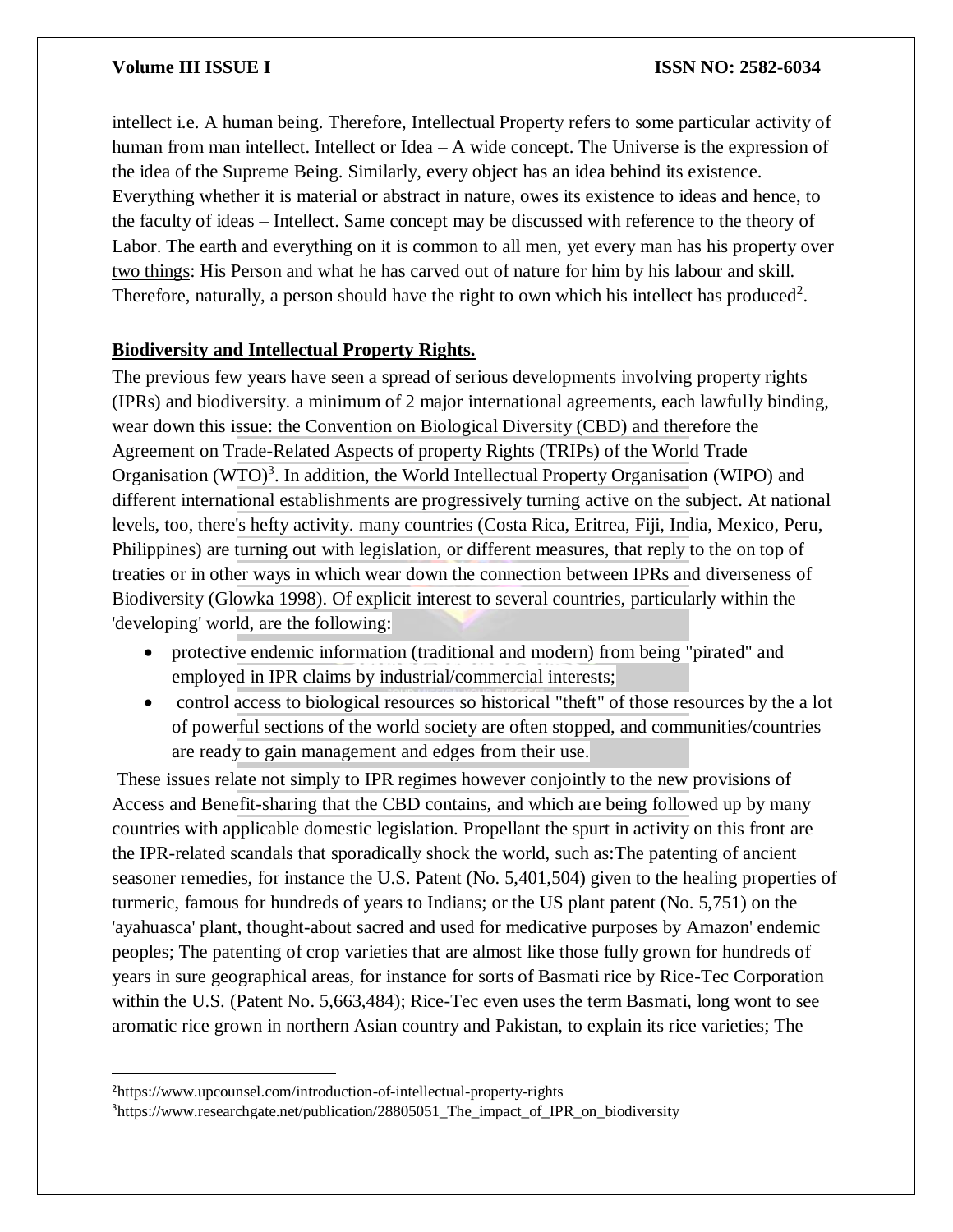patenting of human genetic material, e.g. on the human cell line of a Hagahai member from Papua New Guinea (US Patent No. 5,397,696) Plant breeders' rights or patents on entire taxa instead of specific varieties or breeds, for instance on all transgenic cotton or soybean granted to the corporate Agracetus; and Patents on technologies that threaten farming systems worldwide, similar to U.S. Patent No. 5,723,765 granted to Delta and Pine Land Co., nick-named the killer Technology for its potential of stopping plant regeneration when the primary generation. All countries are currently needed to retort to the current issue, particularly given the subsequent specific selections taken at international forums: selections (II/12, III/17, and IV/15) at serial Conferences of the Parties to the CBD, asking for a lot of in-depth understanding, case studies, and different follow-up on the connection between IPRs and diverseness in general, and visits and CBD in particular; The approaching review of the relevant clause (27(3b) of the visits agreement, in late 1999 or early 2000; selections (III/17 and IV/9) at the Conferences of Parties to the CBD, and at other forums, to figure towards the protection of endemic and native community knowledge, if would like be through various IPR regimes.

# **A Brief History of IPR's and Biodiversity**

 $\overline{\phantom{a}}$ 

IPRs, because the time period suggests, are intended to be rights to thoughts and information, which can be utilized in new innovations or strategies. These rights permit the holder to exclude imitators from advertising such innovations or strategies for a targeted time; in exchange, the holder is needed to reveal the system or concept at the back of the product/process. The impact of IPRs is consequently monopoly over business exploitation of the concept/information, for a restrained period<sup>4</sup>. The said motive of IPRs is to stimulate innovation, through presenting better financial returns than the marketplace in any other case may provide. While IPRs which include copyrights, patents, and logos are centuries old, the extension of IPRs to residing beings and understanding/technology associated with them is notably recent. In 1930, the U.S. Plant Patent Act changed into passed, which gave IPRs to asexually reproduced plant sorts. Several different countries eventually prolonged such or different types of safety to plant sorts, till in 1961, an International Convention for the Protection of New Varieties of Plants changed and signed. Most signatories have been industrialised international regions, who had additionally fashioned a Union for the Protection of New Varieties of Plants (UPOV). This treaty got here signed in 1968. Plant varities or breeders' rights (PVRs/PBRs), supply the right-holder restrained regulatory powers over the advertising of 'their' sorts<sup>5</sup>. Till recently, maximum international regions allowed farmers and different breeders to be exempted from the provisions of such rights, so long as they did now no longer bask in branded business transactions of the sorts. Now, however, after an change in 1991, UPOV itself has tightened the monopolistic nature of PVRs/PBRs, and a few nations have drastically eliminated the exemptions to farmers and breeders. In addition, in lots of countries, patents with complete monopolistic regulations at the moment are relevant to plant sorts, micro-organisms, and genetically changed animals. In 1972, the U.S. Supreme Court

<sup>4</sup>https://www.iatp.org/sites/default/files/Intellectual\_Property\_Biodiversity\_and\_the\_Rig.htm 5https://grain.org/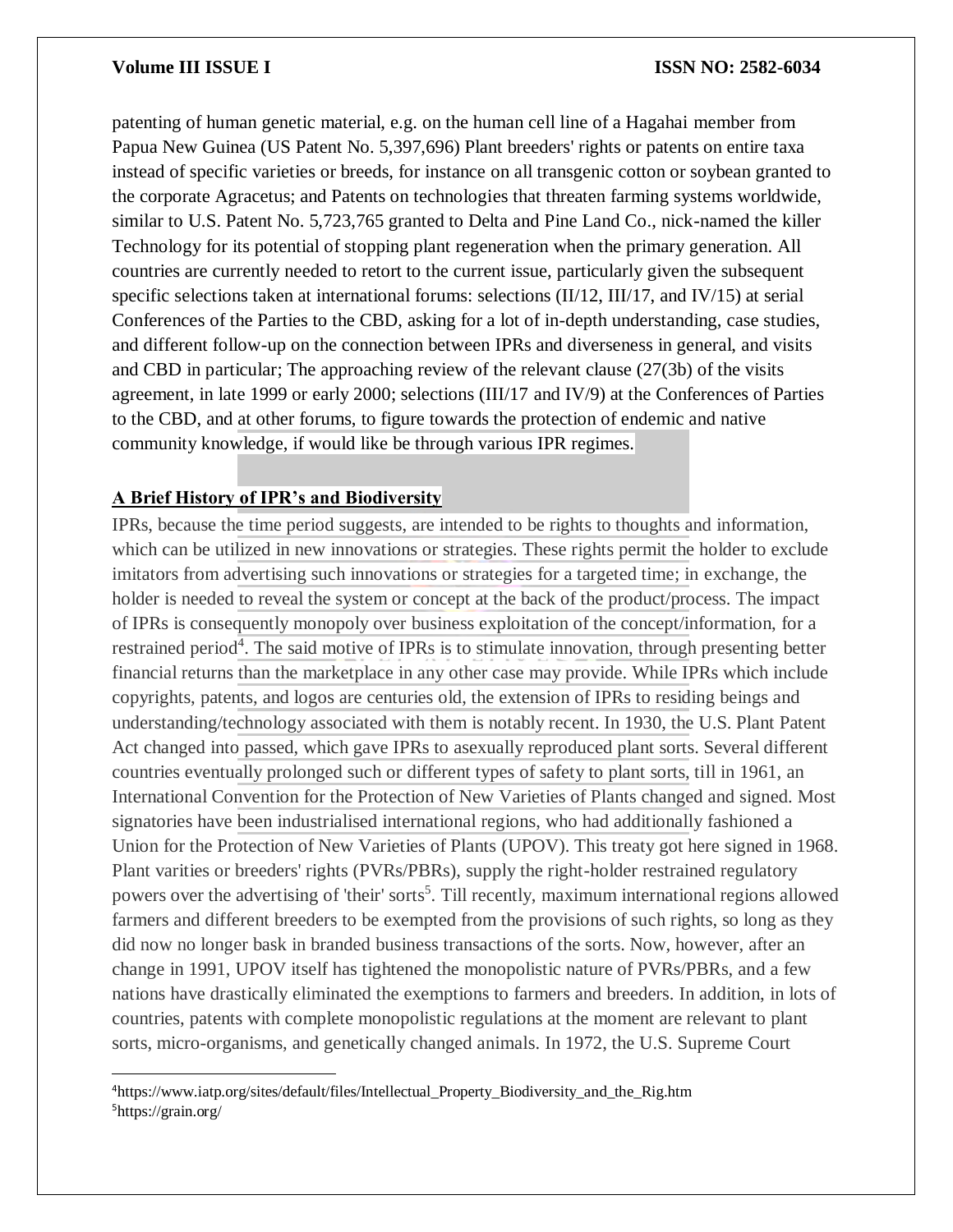dominated that microbiologist Ananda Chakrabarty's patent declare for a genetically engineered bacterial strain, changed into permissible. This legitimized the view that whatever made through people and now no longer observed in nature changed into patentable. Genetically altered animals, which include the infamous 'onco-mouse' of Harvard University (bred for most cancers research), have been additionally quickly given patents. Finally, numerous patent claims were made, and a few granted, on human genetic material, such as on strain that has rarely been altered from its original state. Till very recently, those tendencies have been restrained to a few international locations, which couldn't impose them on others. However, with the signing of the TRIPs agreement, this has changed. TRIPs calls for that every one signatory country accept: Patenting of micro-organisms and "microbiological strategies"; and Some "effective" shape of IPRs on plant sorts, both patents and a few sui generis (new) version. TRIPs lets in different countries to exclude animals and flora in step with se from patentability. However, the provisions above have severe sufficient implications, for not are different regions allowed to exclude patenting of existence bureaucracy altogether (micro-organisms must be open for patenting). Nor is there possibly to be a amazing quantity of flexibleness in evolving sui generis structures of plant range safety, for the time period "effective" may be interpreted through commercial international locations to intend a UPOV-like model. Indeed, a chain of activities in 1999, which include conferences in Africa (February 1999) and Asia (March 1999) hosted through UPOV, WTO or different agencies, have proven that this interpretation is already being imposed on 'developing' international locations. The African Intellectual Property Organisation (OAPI), representing 15 Francophone international locations, has determined to enroll in UPOV 1991. The records of IPRs indicate that the monopolistic keep of governments, companies and a few people over organic sources and associated understanding is constantly increasing. As the examples referred to withinside the Introduction indicates, a sizable quantity of this monopolisation is constructed upon, and thru the appropriation of, the sources conserved and understanding generated through indigenous and nearby communitieshttps<sup>6</sup>.

# **TRIPS V. CBD**

 $\overline{\phantom{a}}$ 

The TRIPs agreement is handiest in all likelihood to significantly accentuate the influences mentioned above. In particular, its try to homogenize IPR regimes militates towards a country's or network's freedom to select the manner wherein it desires to cope with the use and safety of know-how. Equally important, it consists of no provision for the safety of indigenous and nearby network know-how. Such know-how, due to its nature, might not be amenable to safety beneath modern-day IPR regimes. Finally, it has no reputation of the want to equitably percentage within side the advantages of know-how associated with biodiversity. Indeed, it legitimizes the traditional inequities which have characterized the interactions among the industrial-industrial use of biodiversity-associated know-how, and the network/citizen use of such know-how<sup>7</sup> . The bad influences of TRIPs at the 3 targets of the CBD are already starting to be felt, or threatened,

<sup>6</sup>https://enb.iisd.org/journal/kothari.html

7https://papers.ssrn.com/sol3/papers.cfm?abstract\_id=1403000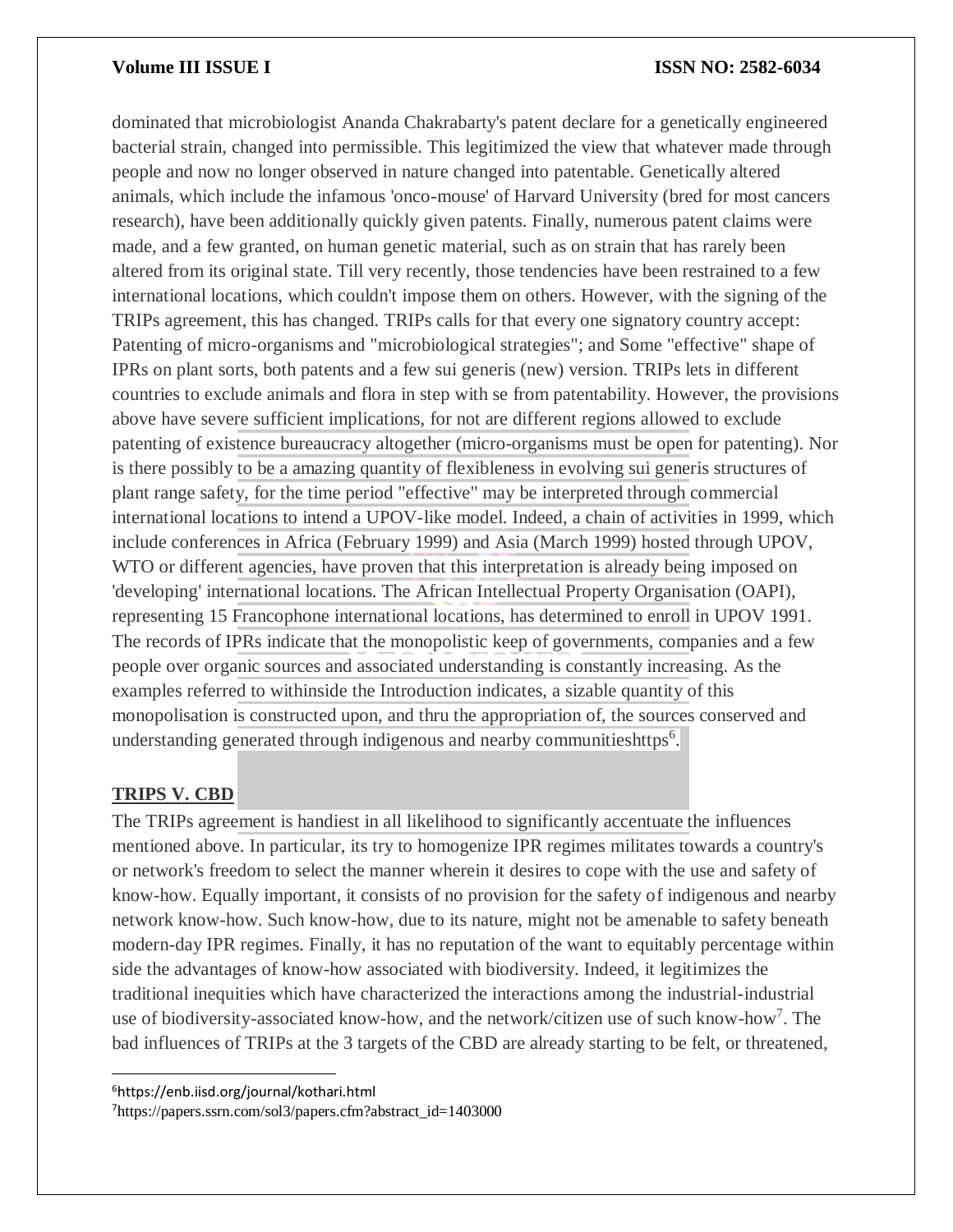in a few countries (see country wide critiques with the aid of using Dhar 1999 and Anuradha 1999; see additionally field below). There is a pressing want to discover anything areas are to be had inside present regimes, to counter those threats, and to look at opportunity regimes that have conservation, sustainable use, and equitable benefit-sharing constructed into them. TRIPs vs. CBD in India: India is presently thinking about legal guidelines to observe the TRIPs and CBD: the Plant Varieties and Farmers' Rights Bill (PVFRB) and the Biological Diversity Act (BDA), respectively. The PVFRB is meant to be India's sui generis plant range safety regime (as according to Article 27(3)b of TRIPs). However, in numerous methods those aren't in concord: Whereas the BDA affords for the safety of nearby network rights in a large sense, the PVFRB consists of handiest a slender definition of farmers' rights (the proper to reuse, exchange, and sell (besides as branded product) covered plant varieties; it does now no longer offer for the safety of farmers' very own varieties (which might be not likely to byskip the stringent assessments of novelty, distinctiveness, etc.) however instead makes a speciality of reaping rewards formal zone plant breeders; Whereas the BDA explicitly affords for benefit-sharing measures with nearby communities, the PVRFB has no such provision; Whereas the BDA tries to consist of nearby network representatives at numerous tiers of decision-making, the PVRFB nearly absolutely excludes them, giving decision-making powers in large part to bureaucracies; Whereas the BDA calls for effect exams to make certain that each one developmental sports are in concord with biodiversity conservation and sustainable use, the PVRFB does now no longer require the sort of exams for plant range safety applications; The contradictions among the 2 proposed legal guidelines are but to be resolved, even though they had been talked about with the aid of using NGOs and activists (Kothari 1999)<sup>8</sup>. Interestingly, India isn't always even required to move in right now for a plant range safety law; the haste with which the PVFRB has been drafted, factors to the impact of the an increasing number of effective seed industry (domestic and foreign).

### **Space within existing regimes**

 $\overline{a}$ 

Space inside TRIPs: Though basically favouring the similarly growth of modern-day IPR regimes, there are a few provisions in TRIPs that may be exploited with the aid of using groups and international locations inquisitive about protective their pursuits in opposition to the ones of dominant industrial-business forces: Article eight lets in for criminal measures to guard public health/nutrition, and public hobby; aleven though environmental safety isn't always explicitly constructed into this, it can be justified as being in "public hobby". Unfortunately, this clause is situation to "the provisions of TRIPs", which leaves huge open the translation of its applicability; Article 27(2) lets in for exclusion, from patentability, innovations whose business use wishes to be avoided to shield in opposition to "extreme prejudice" to the environment. This is incredibly convoluted, due to the fact a rustic will first want to decide such extreme prejudice, justify the prevention of business use, after which best be capable of justify non-granting of patents; Article

<sup>8</sup>https://scholarship.law.umn.edu/cgi/viewcontent.cgi?article=1196&context=mji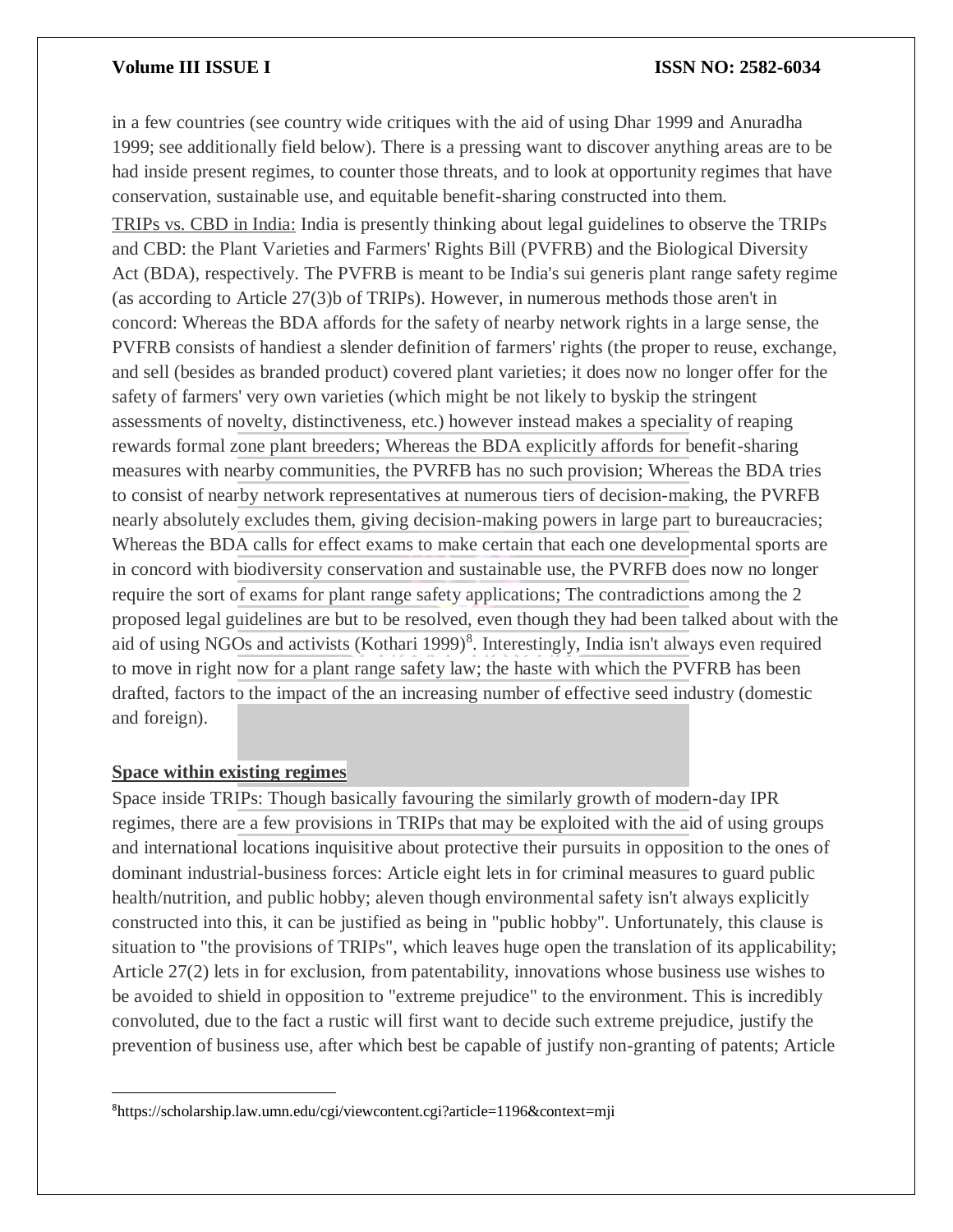27(3) lets in international locations to exclude plant life and animals from patentability, and additionally plant varieties, as long as there's a few other "effective" shape of IPR to such varieties. As stated above, what is "effective" is possibly to be decided with the aid of using effective international locations, wherein case the nearly patent-like regime being recommended with the aid of using UPOV ought to nicely be pushed. However, an incredibly ambitious us of a ought to nicely test with absolutely exclusive sui generis systems (see alternatives, below), and resist any costs which might be introduced in opposition to it at WTO. Article 22 lets in for the safety of merchandise that are geographically described through "geographical indications". This ought to assist guard a few merchandise that are regarded with the aid of using the unique places wherein they have got originated (as has been done, for instance, with champagne). It is controversial whether, for instance, Basmati rice might have been covered on this manner (the call does now no longer derive from any location, however the range is thought to return back from a specific geographical area). Countries like India are already thinking about home rules on this. Space inside CBD: As stated above, each Article 16(5) and Article 22 offer international locations with a few maneuverability with reference to IPRs. If certainly a rustic can set up that IPRs run counter to conservation, sustainable use, and/or equitable benefit-sharing, it have to be justified in except such IPRs. However, the caveat "situation to countrywide rules and global law" might also additionally nicely make this difficult, on account that TRIPs is additionally "global law". Between TRIPs and the CBD, which holds criminal priority? Legal opinion might possibly be that TRIPs, being the later treaty, might supercede CBD in case of a conflict. However, for the reason that CBD offers a lot greater with the safety of public hobby and morality, which TRIPs recognizes as legitimate grounds for any measures that international locations need to take, it can be argued that CBD's provisions have to supercede the ones of TRIPs. This interface has now no longer but been examined in any energetic case withinside the global arena; best while it does, can we recognize what intrepretation is possibly to hold. The CBD, unfortunately, is at a extreme downside because it does now no longer but have a dispute decision mechanism of its own, not like the WTO. Perhaps the maximum vital provision inside CBD can be Article 8j, which calls for international locations to recognize and guard indigenous and nearby network information, make certain that such groups are requested earlier than the usage of their information for wider society, and similarly make certain the equitable sharing of blessings springing up from such use<sup>9</sup>. Built into this provision are the seeds of a greatly exclusive imaginative and prescient of protective information and producing and sharing blessings from it. Discussions withinside the CBD boards, inclusive of at successive Conferences of Parties, have tested this potential, specially on account that a huge variety of indigenous and nearby network organizations have used the boards to push their case. In this connection, an thrilling query might be: can a rustic mission any other us of a's IPR regime at the floor that it fails to provide good enough safety to casual improvements of indigenous or nearby groups, and consequently violates Article 8j of the CBD? Can India mission the United States patent regime as a whole, bringing up examples along with the turmeric patent? The Indian delegation to

9https://www.cbd.int/doc/articles/2002-/A-00308.pdf

 $\overline{a}$